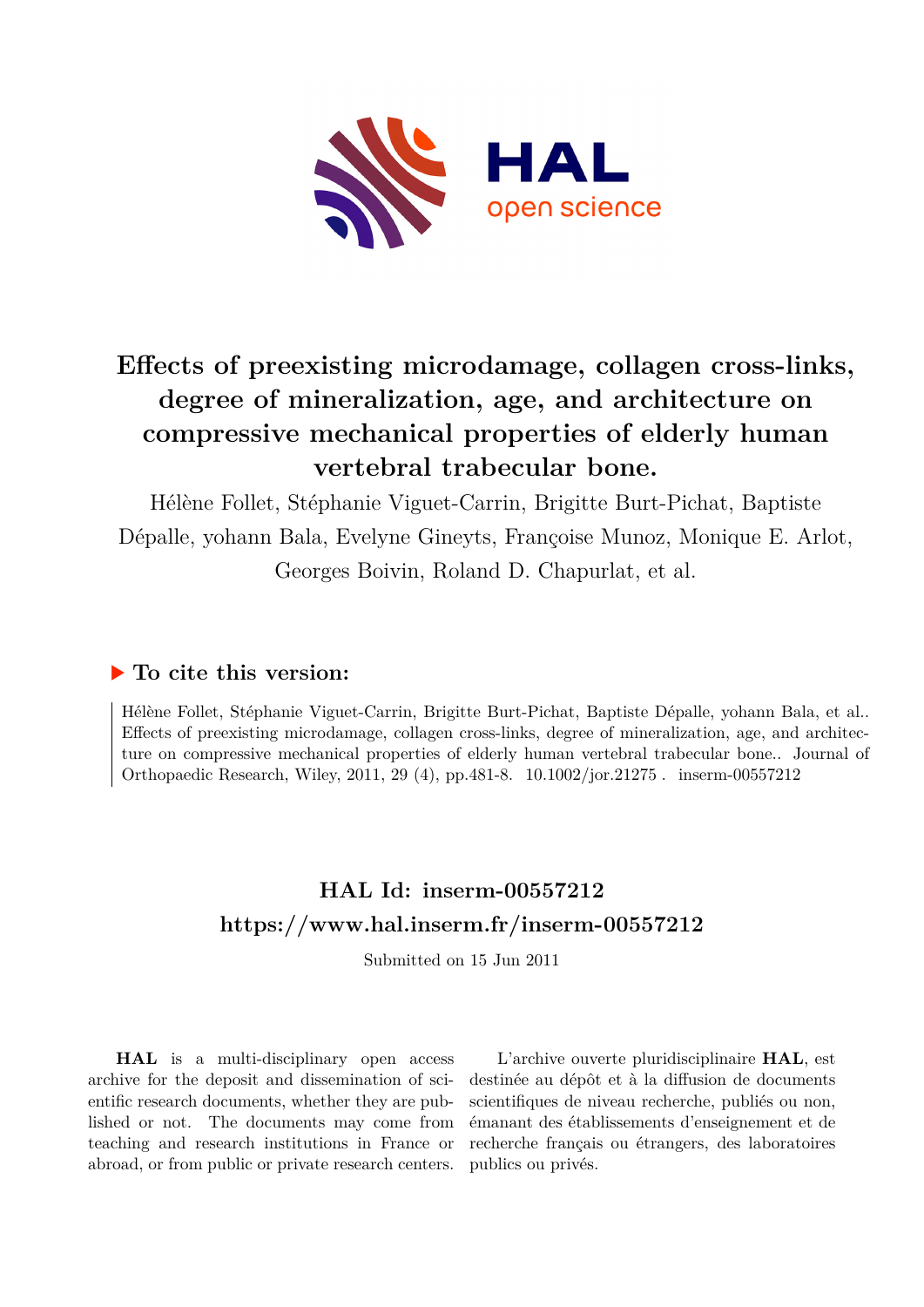### Effects of Preexisting Microdamage, Collagen Cross-Links, Degree of Mineralization, Age, and Architecture on Compressive Mechanical Properties of Elderly Human Vertebral Trabecular Bone

Helene Follet,<sup>1</sup> Stéphanie Viguet-Carrin,<sup>1</sup> Brigitte Burt-Pichat,<sup>1</sup> Baptiste Dépalle,<sup>1</sup> Yohann Bala,<sup>1</sup> Evelyne Gineyts,<sup>1</sup> Francoise Munoz,<sup>1</sup> Monique Arlot,<sup>1</sup> Georges Boivin,<sup>1</sup> Roland D. Chapurlat,<sup>1</sup> Pierre D. Delmas,<sup>1</sup> Mary L. Bouxsein<sup>2</sup>

<sup>1</sup>INSERM U831, University of Lyon, Lyon F-69008, France, <sup>2</sup>Orthopedic Biomechanics Laboratory, Beth Israel Deaconess Medical Center and Harvard Medical School, Boston, Massachusetts

Received 15 March 2010; accepted 2 September 2010

Published online 18 October 2010 in Wiley Online Library (wileyonlinelibrary.com). DOI 10.1002/jor.21275

ABSTRACT: Previous studies have shown that the mechanical properties of trabecular bone are determined by bone volume fraction (BV/ TV) and microarchitecture. The purpose of this study was to explore other possible determinants of the mechanical properties of vertebral trabecular bone, namely collagen cross-link content, microdamage, and mineralization. Trabecular bone cores were collected from human L2 vertebrae  $(n = 49)$  from recently deceased donors 54–95 years of age (21 men and 27 women). Two trabecular cores were obtained from each vertebra, one for preexisting microdamage and mineralization measurements, and one for BV/TV and quasi-static compression tests. Collagen cross-link content (PYD, DPD, and PEN) was measured on surrounding trabecular bone. Advancing age was associated with impaired mechanical properties, and with increased microdamage, even after adjustment by BV/TV. BV/TV was the strongest determinant of elastic modulus and ultimate strength ( $r^2 = 0.44$  and 0.55, respectively). Microdamage, mineralization parameters, and collagen cross-link content were not associated with mechanical properties. These data indicate that the compressive strength of human vertebral trabecular bone is primarily determined by the amount of trabecular bone, and notably unaffected by normal variation in other factors, such as crosslink profile, microdamage and mineralization.  $\oslash$  2010 Orthopaedic Research Society. Published by Wiley Periodicals, Inc. J Orthop Res 29:481–488, 2011

Keywords: bone strength; microdamage; microarchitecture; mineralization; collagen cross-links; vertebral trabecular bone

Several studies have shown that the mechanical properties of trabecular bone are influenced by bone volume fraction (BV/TV) and microarchitecture.<sup>1,2</sup> However, additional factors, such as degree of mineralization, preexisting microdamage, and collagen cross-link profile may also play a role, yet the contribution of these factors to human trabecular bone mechanical properties remains incompletely understood.

Increased mineralization of cortical bone is exponentially related to increased stiffness, but decreased energy absorption.<sup>3</sup> A similar trend was seen in human trabecular bone from the calcaneus, with a positive relationship between mineralization and elastic modulus, after adjusting for BV/TV.<sup>4</sup> It has also been suggested that a reduction in the heterogeneity of mineralization density distribution leads to increased bone fragility,<sup>5</sup> but there are few data to support this assertion.

Microdamage has been largely studied in animal models and in human cortical bone, with only a few studies reporting microdamage in human trabecular bone either naturally occurring  $6-11$  or due to loading ex-vivo.<sup>12</sup> In cortical bone, microdamage accumulation leads to decreased mechanical properties, $13,14$  and therefore has been implicated in skeletal fragility and stress fractures.<sup>15</sup> However, the association between microdamage and cortical bone fracture toughness was weak, $^{16}$  raising questions as to the role of microdamage in cortical bone. Increased microdamage has also been associated with decreased strength in human vertebral cancellous bone;12,13 however, Allen and Burr reported that in dogs treated with bisphosphonates, vertebral mechanical properties were unrelated to microdamage levels.<sup>17</sup> Thus, the contribution of microdamage to bone mechanical properties remains controversial. Recently, it has been suggested that microdamage levels and morphology may reflect alterations in collagen crosslinking.<sup>18</sup> Altogether, the relationships between in vivo microdamage and the mechanical behavior of vertebral trabecular bone remain ill-defined.

Collagen characteristics have also been shown to contribute to bone mechanical properties, often independently of bone mass and density.<sup>19,20</sup> In vivo, collagen cross-link abnormalities have been shown to contribute to skeletal fragility in studies using lathyric model, which is deficient in immature enzymatic and mature trivalent enzymatic cross-links, and in individuals suffering of mild hyperhomocysteinemia, who are thought to be deficient in enzymatic cross-links. $21,22$ Furthermore, in vitro models showed that both enzymatic pyridinoline (PYD) and deoxypyridinoline (DPD) and the nonenzymatic advanced glycation end products  $(AGEs)$  contribute to bone mechanical behavior.  $23-27$ Whereas the content of PYD and DPD in bone matrix were related to bone strength in the lathyric model, in ex vivo studies, the role of these enzymatic cross-links remains unclear.25,26,28,29 In comparison, the accumulation AGEs such as pentosidine (PEN) in the bone matrix is consistently associated with impairment of the postyield properties of trabecular and cortical bone.<sup>24,25,29,30</sup> Few of these studies were performed on human trabecular bone, thus the role of collagen crosslinks on trabecular bone mechanical behavior remains unknown.

Altogether, the determinants of vertebral trabecular bone mechanical properties are not completely known.

Correspondence to: Helene Follet (T: 33-4-78-78-57-26; F: 33-4-78- 77-86-63; E-mail: helene.follet@inserm.fr)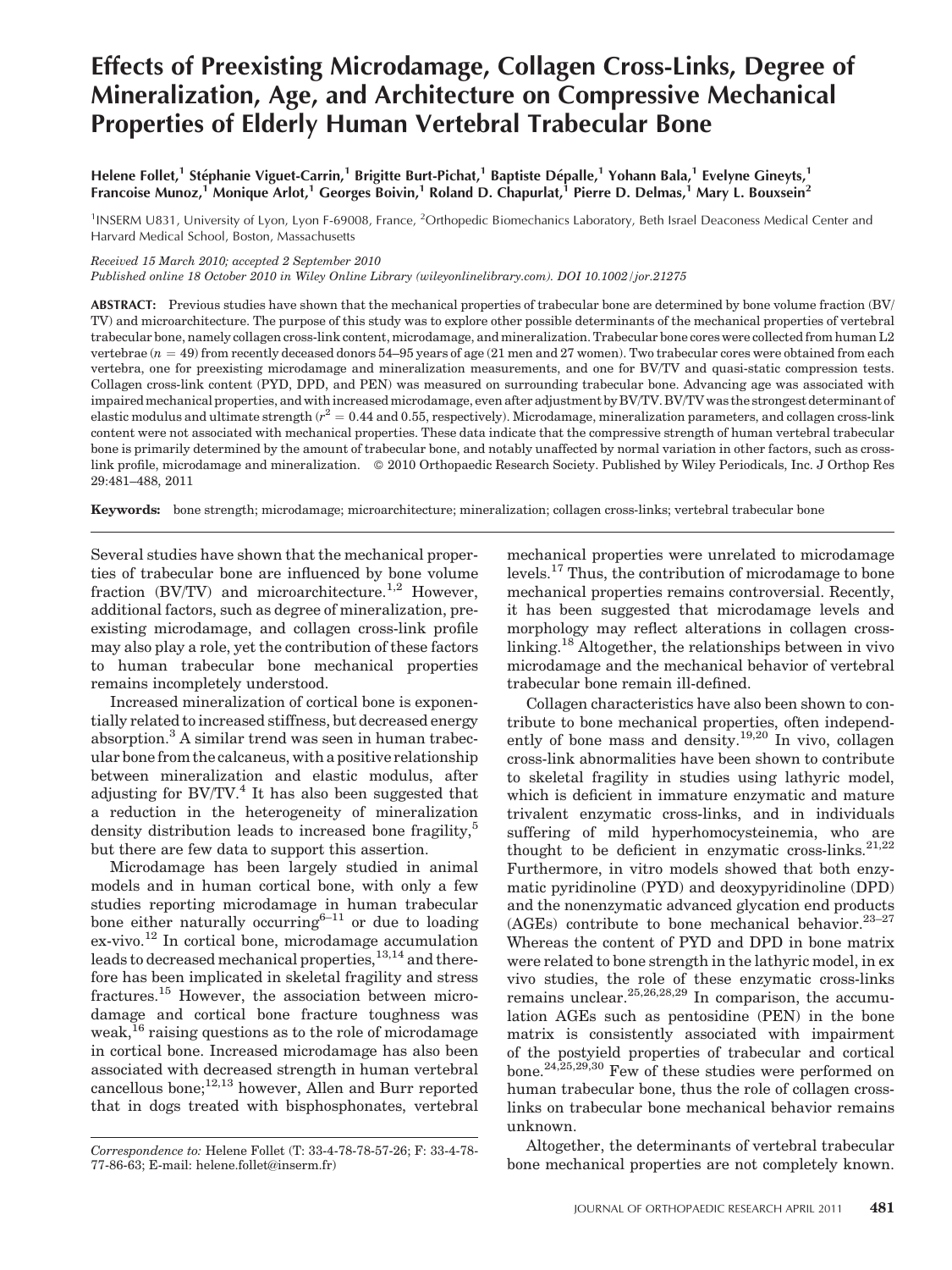In particular, the relative contribution of microdamage, mineralization, and collagen cross-link content to vertebral trabecular bone strength are controversial. Thus, the primary aims of the present study are to determine whether the degree and heterogeneity of mineralization, the amount and type of preexisting microdamage and the collagen characteristics are related to compressive mechanical properties independently of trabecular bone volume in human vertebral trabecular bone from older donors.

#### MATERIALS AND METHODS

#### Specimen Preparation

L2 vertebrae were taken from 49 consecutive, recently deceased Caucasians donors 54–95 years of age (21 men, 27 women). The sex of one sample and the age of two subjects were not known. Bone samples were wrapped in gauze soaked with saline to keep them wet, then stored at  $-20^{\circ}$ C. Vertebrae were screened using medial–lateral and anterior–posterior high-definition X-rays (Faxitron X-Ray, Lincolnshire, IL) to exclude prevalent fracture and significant bone diseases (e.g., metastasis, Paget's disease, osteochondritis). No additional information regarding donor disease status or medication history was available. Each vertebra was sectioned in half using a microsaw (Isomet 4000, Buehler GmbH, Düsseldorf, Germany) (Fig. 1). One hemi vertebra was used for mechanical tests; the other half was used to assess preexisting microdamage and mineralization. The hemi vertebrae for microdamage evaluation were bulk stained for 11 days at room temperature in 0.005 M xylenol orange (Sigma–Aldrich Corp., St. Louis, MO) based in 70% ethanol. In each hemi vertebrae, a cylindrical trabecular specimen (8.25 mm diameter) was removed in the supero-inferior direction from the anterior quadrant using a diamond tipped coring tool. The end plate of each vertebrae was removed, as previously described.<sup>11</sup> The remaining trabecular bone adjacent to the bone cores was used for quantification of collagen characteristics. Trabecular bone volume (BV/TV, %), trabecular thickness (Tb.Th,  $\mu$ m), trabecular number (Tb.N, 1/mm), trabecular separation (Tb.Sp,  $\mu$ m), connectivity density (Conn.D,  $1/\text{mm}^3$ ), degree of anisotropy (DA), and structure model index (SMI), which reflects the rod- versus plate-like nature of the structure,



Figure 1. Study design. Specimens taken from vertebrae, view from the superior side  $(\bar{A}, \text{anterior})$ ; A1: core for preexisting microdamage, A2: core for compressive static test.

JOURNAL OF ORTHOPAEDIC RESEARCH APRIL 2011

of the excised cores were assessed by microcomputed tomography, using an isotropic voxel size of 20  $\mu$ m ( $\mu$ CT40, Scanco Medical AG, Brüttisellen, Switzerland).

#### Mechanical Testing

After  $\mu$ CT analyses, aluminum alloy endcaps were applied to the specimens (10 mm in height exposed specimen) to minimize the effects of end-artifacts. $31-34$  The bone specimens were secured to the endcaps using a fast curing methyl methacrylate-based resin embedding media (Technovit<sup>®</sup> 3040, Kulzer, Wehrheim, Germany). The resulting gage length was  ${\sim}10\,$  mm. Quasi-static compression was performed to determine the trabecular bone mechanical properties: elastic modulus (MPa), the ultimate stress (MPa), and the energy to ultimate stress  $(MJ/m<sup>3</sup>)$ . Due to the nature of failure in compression, postyield measurements to failure were not possible. Specimens were tested at room temperature, and compressed at a constant displacement rate of 0.005 mm  $s^{-1}$  (equivalent to 0.0005  $s^{-1}$  strain rate) at 1 Hz for 10 cycles from 0.1% to 0.3% strain. This compressive preload was followed by a destructive ramp to failure to 3% strain. Five samples did not reach failure. Because there was no initial nonlinear region in the stress–strain curves, elastic modulus values were calculated from a best-fit straight line to the stress–strain data in the 0–0.2% strain range, as previously recommended.31–34 All mechanical tests were performed on a moving-magnet linear motor materials testing system (ELF 3300 Bose-Enduratec, Eden Prairie, MN), with a 2.25 kN load cell, and a displacement transducer (12.7 mm, accuracy  $2 \mu m$ ). Cores were kept hydrated during testing.

#### Microdamage Analysis

For detection of microdamage, trabecular cores were embedded in methylmethacrylate and cut parallel to the long axis to obtain at least three noncontiguous, parallel,  $100 \pm 5 \mu m$  sections for microdamage evaluation, as previously described.<sup>11</sup> Three sections per specimen—bulk stained with xylenol orange—were measured using fluorescence (excitation/emission wavelength of 440–570/610 nm) microscopy at  $\times 200$  magnification and morphometry software (Bone Morpho; Explora Nova, La Rochelle, France). Microdamage was categorized and quantified as linear microcracks or diffuse damage. Outcome assessments included the number of linear cracks (Cr.N, #), the number of diffuse damage areas (Dx.N, #), the linear crack density, defined as the number of linear microcracks per bone area (Cr.Dn,  $\#/$ mm<sup>2</sup>), and the diffuse damage density, defined as the number of diffuse damage regions per bone area (Dx.Dn, #/ mm<sup>2</sup>). Length and area of damage were expressed as mean linear crack length (Cr.Le,  $\mu$ m) and diffuse damage area (Dx.Ar,  $\mu$ m<sup>2</sup>), whereas length and area density were expressed as linear length density (Cr.Le.Dn,  $\mu$ m/mm<sup>2</sup>) and diffuse damage area density defined as diffuse damage area per bone area (Dx.Ar.Dn, %). The reproducibility of microdamage identification was assessed by two readers analyzing independently five sections from five different donors.<sup>11</sup>

#### Mineralization Measurements

The trabecular cores used for mineralization were also used for microdamage analysis. The mean degree of mineralization and heterogeneity of mineralization were assessed using quantitative microradiography, as previously described.<sup>35,36</sup> Briefly, thick sections (about 150  $\mu$ m) were cut from embedded bone samples with a precision diamond wire saw (Well, Escil, Chassieu, France), progressively ground to a thickness of 100  $\mu$ m, and polished with a diamond paste (1  $\mu$ m). The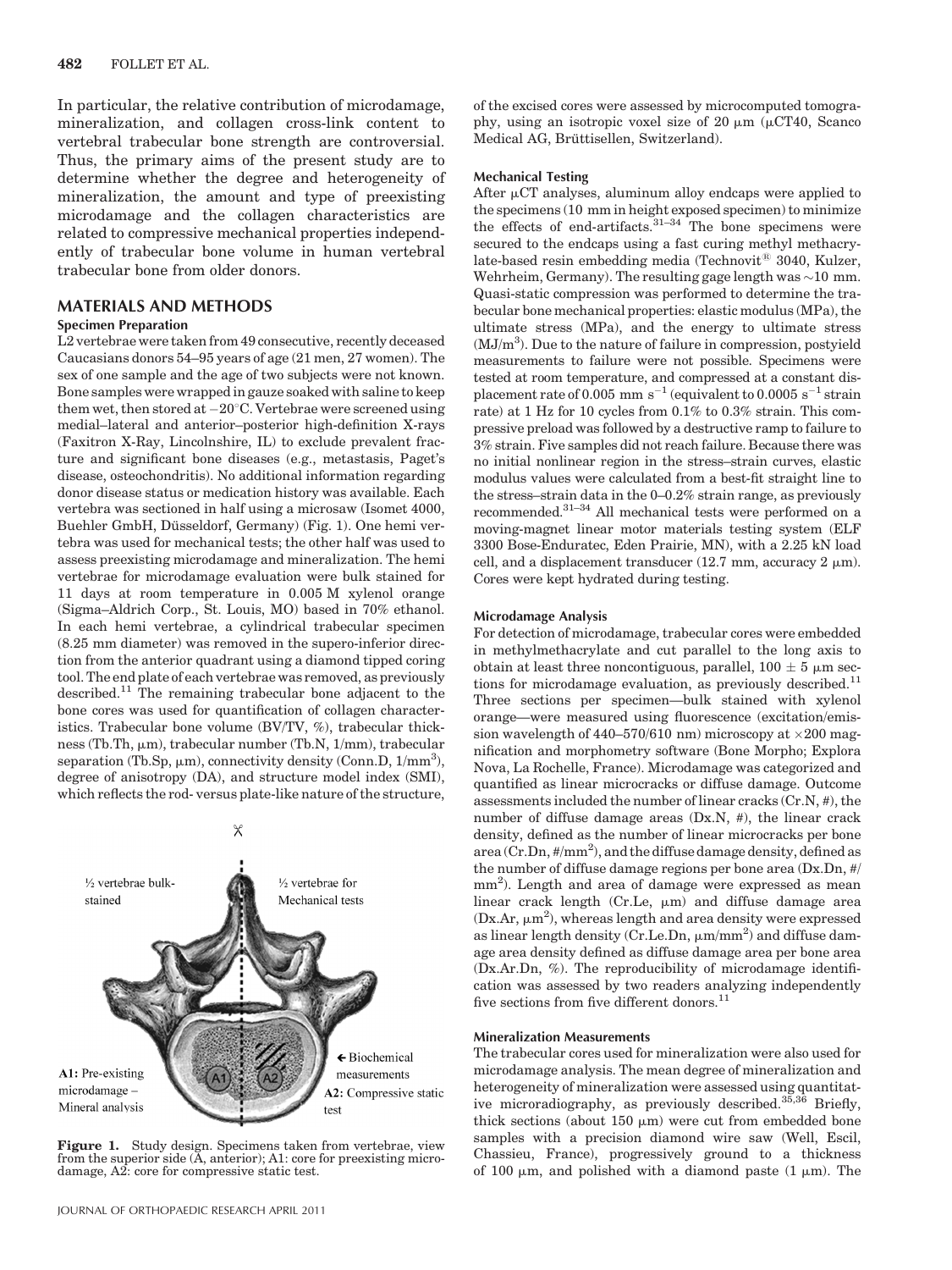thickness of the section was measured with an accuracy of  $1 \mu m$ using a precision micrometer (Compac, Geneva, Switzerland). Bone sections were then cleaned and microradiographed, as previously published.<sup>36</sup> Subsequently, the gray level values were converted into degree of mineralization after plotting a calibration curve based on the values obtained from the aluminum standard. Measurements included the mean degree of mineralization (DMB, g mineral/cm<sup>3</sup>) and the heterogeneity index (HI, g mineral/ $\text{cm}^3$ ), expressed as the widths at halfmaximum height measured on the individual DMB curves.

#### Collagen Cross-Links Analysis: Pyridinoline, Deoxypyridinoline, Pentosidine

To avoid contaminating trabecular bone by other tissues as cortical bone or soft tissues, only the central part of the vertebral body around the coring containing exclusively trabecular bone was retained for biochemical analysis. The measurements of cross-links were carried out as previously described.37,38 Briefly, defatted bone powder was hydrolyzed in 6 N HCl for 20 h at  $110^{\circ}$ C. Hydrolysates were then analyzed for the contents of cross-links (PYD, DPD, and PEN) and hydroxyproline on HPLC. The amount of collagen was determined using hydroxyproline HPLC assay (Bio-Rad, Munich, Germany). Collagen content was calculated using the dry weight of the bone assuming 14% hydroxyproline in type I collagen, and then used to calculate the cross-link levels as mol/mol of collagen. The content of both mature enzymatic cross-links PYD and DPD, and nonenzymatic cross-link PEN were detected by natural fluorescence by using our established reversed-phase HPLC system as previously described.<sup>38</sup>

#### Statistical Analysis

Data are reported as mean values, standard deviations, ranges, median, and interquartile range. As some variables were not normally distributed even after transformation, we used nonparametric tests. An unpaired t-test (Mann–Whitney rank sum test) was used to compare men versus women. No significant differences between men and women were observed  $(0.24 < p < 0.97)$ , consequently men and women were pooled for regression and correlation analyses. We used Spearman correlation coefficients  $(r_{sp})$  to assess the relationships between parameters, and partial spearman correlations to test whether associations between parameters were significant after adjusting for the contribution of BV/TV. All tests were two-tailed, and significance defined as  $p \leq 0.05$ .

#### RESULTS

#### Descriptive Statistics

The mean age of our donors was  $78.7 \pm 9.6$  years old, and ranged from 54 to 95 years. Our architecture parameters reflected this age range, being in the lower range of values usually reported. Consequently, mechanical parameters were also in the lower range of values reported for human trabecular bone. But, microdamage, mineralization degree, and collagen cross-links were in the mean range met in the elderly population (Table 1).

#### Effect of Age on Mechanical Properties and Their **Determinants**

Mechanical properties (elastic modulus, ultimate stress, and energy), BV/TV, Tb.N, and connectivity decreased significantly with age, whereas Tb.Th, Tb.Sp, and SMI

increased with age (Table 2). Collagen cross-link content and mineralization parameters were not related to age. After adjusting for BV/TV, only Tb.Th, linear microcrack number, linear microcrack density, linear length density remained positively correlated with age (Table 3).

#### Effect of Bone Volume Fraction and Microarchitecture on Mechanical Properties

Elastic modulus, ultimate strength and energy to ultimate strength were strongly correlated to BV/TV  $(r_{\rm sn} = 0.66, 0.74, \text{ and } 0.67, \text{ respectively}; p < 0.001$ ). Mechanical properties were also significantly correlated to all architectural parameters, except for Tb.Th (Table 2, and Fig. 2). After adjusting for BV/TV, trabecular microarchitecture was no longer associated with trabecular bone mechanical properties. The one exception to this finding was the degree of anisotropy, which remained significantly associated with elastic modulus after adjusting for BV/TV (Table 3).

#### Effect of Microdamage, Biochemical Characteristics, and Mineralization on Mechanical Properties

Neither linear microcrack nor diffuse damage traits were associated with mechanical properties of vertebral trabecular bone, with the exception that the mean linear crack length was positively associated with elastic modulus  $(r_{\rm sp} = 0.30, p = 0.034,$  Table 2). Also, neither collagen cross-link content the degree of mineralization, or the mineralization heterogeneity index were related to trabecular bone mechanical properties (Table 2), either before and after adjustment for BV/TV (Table 3).

#### **DISCUSSION**

In this study, we aimed to determine the relative contributions of trabecular bone volume, architecture, preexisting microdamage, degree of mineralization, and collagen cross-link content to compressive mechanical properties of human vertebral trabecular bone. We found that the trabecular bone mechanical properties were strongly associated with BV/TV, but were not associated with the degree of mineralization, preexisting microdamage, or collagen characteristics, neither as bivariate associations nor after adjustment for trabecular BV/TV. From middle to old age, bone volume fraction and bone mechanical properties declined, whereas collagen crosslink content, the degree of mineralization, and the mineralization heterogeneity index did not vary.

Previously reported values for compressive elastic modulus and ultimate stress of vertebral trabecular bone are generally higher than our values. However, this is largely explained by the fact that the prior studies used samples from donors with lower mean age, and consequently higher BV/TV than ours.<sup>39–43</sup> Additionally, our low measurements could be due to differences in testing methodologies, anatomic site and/or donor age.33,34,39–45 We note that our relationship between BV/TV and elastic modulus appears weaker than that in several other studies, where 60–80% of the variability in elastic modulus is explained by volume fraction. This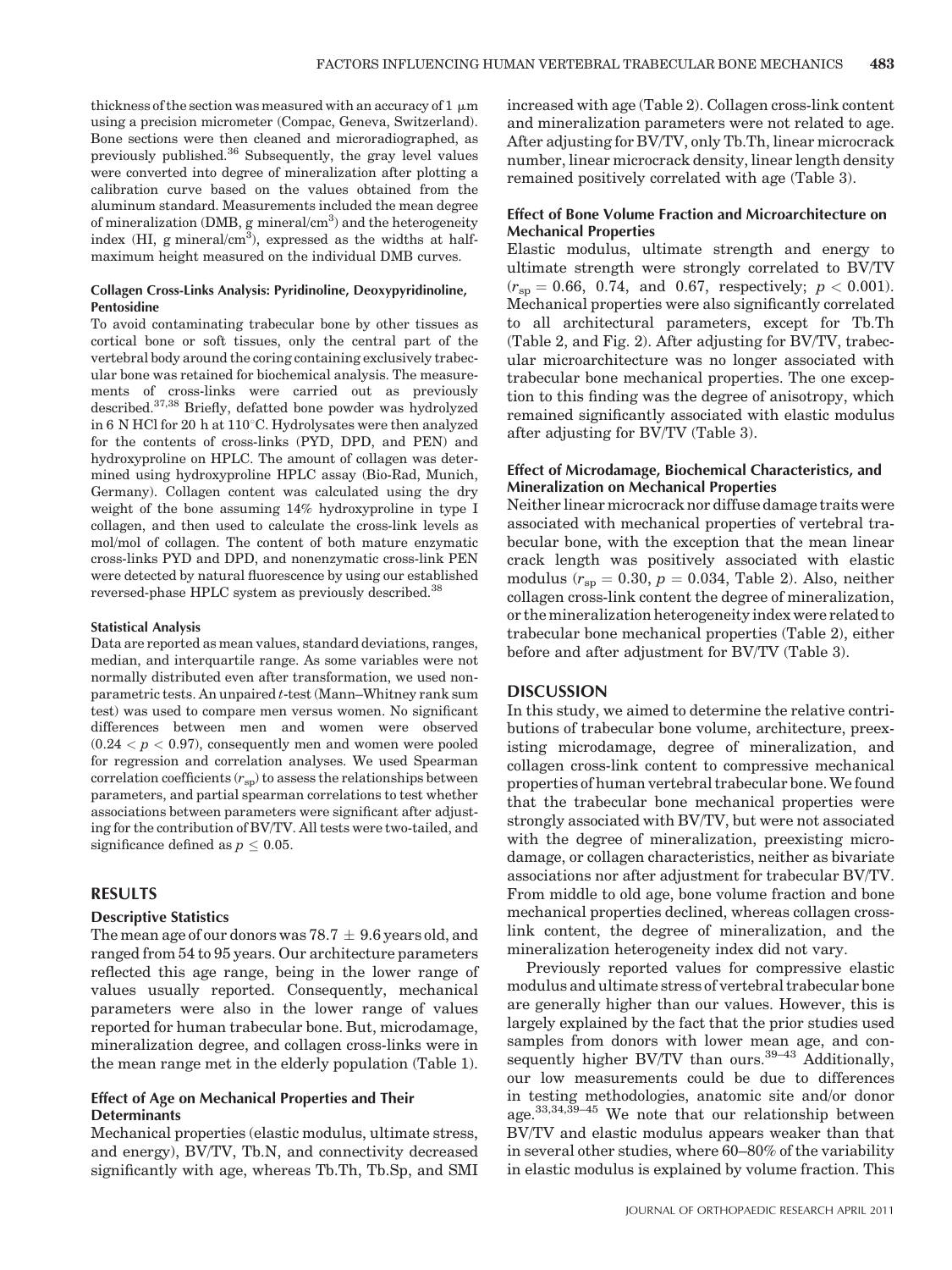#### 484 FOLLET ET AL.

**Table 1.** Descriptive Statistics, Mean  $\pm$  SD, Range, Median, and Interquartile Range (IQR)

|                                                      |    | Mean $\pm$ SD     | Range            |       | Median         | IQR            |
|------------------------------------------------------|----|-------------------|------------------|-------|----------------|----------------|
| Age (years)                                          | 47 | $78.7 \pm 9.6$    | 54               | 95    | 79.0           | 12.75          |
| Mechanical parameters                                |    |                   |                  |       |                |                |
| Elastic modulus (MPa)                                | 49 | $75 \pm 32$       | 10               | 139   | 67             | 45             |
| Ultimate stress (MPa)                                | 44 | $0.91 \pm 0.63$   | 0.05             | 2.8   | 0.68           | 0.71           |
| Energy at ultimate stress $(MJ/m^3)$                 | 44 | $0.011 \pm 0.013$ | 0.0004           | 0.066 | 0.007          | 0.011          |
| Architecture                                         | 49 |                   |                  |       |                |                |
| BV/TV $(\%)$                                         |    | $7.5 \pm 2.3$     | 2.84             | 13.62 | 6.9            | 3.8            |
| $Tb$ . Th $(\mu m)$                                  |    | $132 \pm 19$      | 100              | 191   | 132            | 28.9           |
| $Tb(Sp(\mu m))$                                      |    | $1,169 \pm 210$   | 868              | 1,914 | 1,121          | 265            |
| Tb.N(1/mm)                                           |    | $0.84 \pm 0.13$   | 0.52             | 1.08  | 0.85           | 0.20           |
| Connectivity density $(1/mm^3)$                      |    | $2.04 \pm 0.84$   | 0.73             | 4.54  | 1.89           | 1.33           |
| SMI                                                  |    | $1.79 \pm 0.44$   | 0.43             | 2.70  | 1.88           | 0.60           |
| DA                                                   |    | $1.68 \pm 0.15$   | 1.40             | 2.16  | 1.70           | 0.17           |
| Mineralization degree                                | 49 |                   |                  |       |                |                |
| DMB (g/cm <sup>3</sup> )                             |    | $1.14 \pm 0.06$   | 0.99             | 1.29  | 1.15           | 0.07           |
| HI (g/cm <sup>3</sup> )                              |    | $0.29 \pm 0.09$   | 0.12             | 0.53  | 0.27           | 0.11           |
| Microdamage                                          | 49 |                   |                  |       |                |                |
| Linear crack number (Cr.N, #)                        |    | $23.4 \pm 24.2$   | 1                | 109   | 15             | 20             |
| Diffuse damage number $(Dx.N, #)$                    |    | $3.22 \pm 4.9$    | $\boldsymbol{0}$ | 31    | $\overline{2}$ | $\overline{3}$ |
| Linear crack density $(Cr.Dn, \frac{\#}{mm^2})$      |    | $1.49 \pm 1.25$   | 0.11             | 6.0   | 1.13           | 1.19           |
| Diffuse damage density $(Dx.Dn, \frac{\#}{mm^2})$    |    | $0.23 \pm 0.42$   | 0.0              | 2.86  | 0.13           | 0.20           |
| Linear crack Length $(Cr.Le, \mu m)$                 |    | $65.2 \pm 17.3$   | 37               | 106   | 61.7           | 25.3           |
| Diffuse damage area $(Dx.Ar, \mu m^2)$               |    | $1,418 \pm 1,663$ | $\mathbf{0}$     | 6,957 | 986            | 1,359          |
| Linear crack Length density $(Cr.Le.Dn, \mu m/mm^2)$ |    | $99 \pm 94$       | 7.7              | 456   | 70             | 70             |
| Diffuse damage area density (Dx.Ar.Dn, %)            |    | $0.05 \pm 0.14$   | 0.0              | 0.91  | 0.01           | 0.03           |
| Collagen cross-links                                 | 49 |                   |                  |       |                |                |
| PYD (mmol/mol coll)                                  |    | $233 \pm 61$      | 126              | 406   | 231            | 90             |
| DPD (mmol/mol coll)                                  |    | $102 \pm 25$      | 61               | 192   | 103            | 32             |
| PEN (mmol/mol coll)                                  |    | $20.4 \pm 9.4$    | 6.2              | 54.5  | 17.3           | $10.1\,$       |
| Collagen $(\%)$                                      |    | $22.8 \pm 2.5$    | 15.3             | 28.7  | 23.3           | 2.9            |

may be due to the limited age range (and therefore bone density) of our donors compared to previously published studies, as a broader age (and density) range would likely lead to a higher correlation coefficient. By design, the mean age of our donors was higher than other studies, and the age range was smaller than previous studies.33,39–44,46 Because we limited our sample to elderly donors, our results are not likely to be representative of the general population, but rather of an elderly population. This is important to consider when interpreting our results, as a study with a larger age range (i.e., young to old) may have different findings. Nonetheless, the sample that we studies was representative of those that suffer the most from fractures, and as such provides insight into the factors that are greatest contributors to trabecular bone strength in this age group.

Our mean microcrack length and diffuse damage area are consistent with published values.<sup>8,47</sup> Several factors may explain, in part, the disagreement between Wenzel et al. and the current study, including the age range of subjects (greater in Wenzel et al. than in current study), and the vertebral body examined (T12 vs. L2), and the location of the trabecular core within the vertebral body.<sup>6</sup>

Regarding our finding that microdamage was not associated with trabecular bone mechanical properties,

JOURNAL OF ORTHOPAEDIC RESEARCH APRIL 2011

Fazzalari et al.<sup>8</sup> also found no relationship between the amount of microdamage and the ultimate failure stress in trabecular bone specimens from human femurs. Furthermore, our data are also consistent with findings from Allen and Burr, who found no relationship between microdamage levels and compressive mechanical properties in vertebral bodies of dogs treated with vehicle, alendronate or risedronate.<sup>17</sup> We observed a negative relationship between microdamage and trabecular bone volume fraction, a finding consistent with previous  $\mathrm{studies.}^{11,48-50}$ 

We did find a weak positive relationship  $(r = 0.3)$ between linear microcrack length and elastic modulus, suggesting longer cracks develop in stiffer bone. Microcracks seem to be associated with the most highly mineralized parts of the bone.<sup>51</sup> It may be possible that in trabecular bone a high elastic modulus could be more favorable to a crack extension (i.e., a longer crack) than to crack accumulation (a lot of tiny microcracks), though this needs further testing. Patterns of microdamage accumulation may also be influenced by the collagen cross-link profile of the bone matrix.18

The mean degree of mineralization of vertebral trabecular bone was similar to that of human trabecular bone from the calcaneus, and slightly higher than that in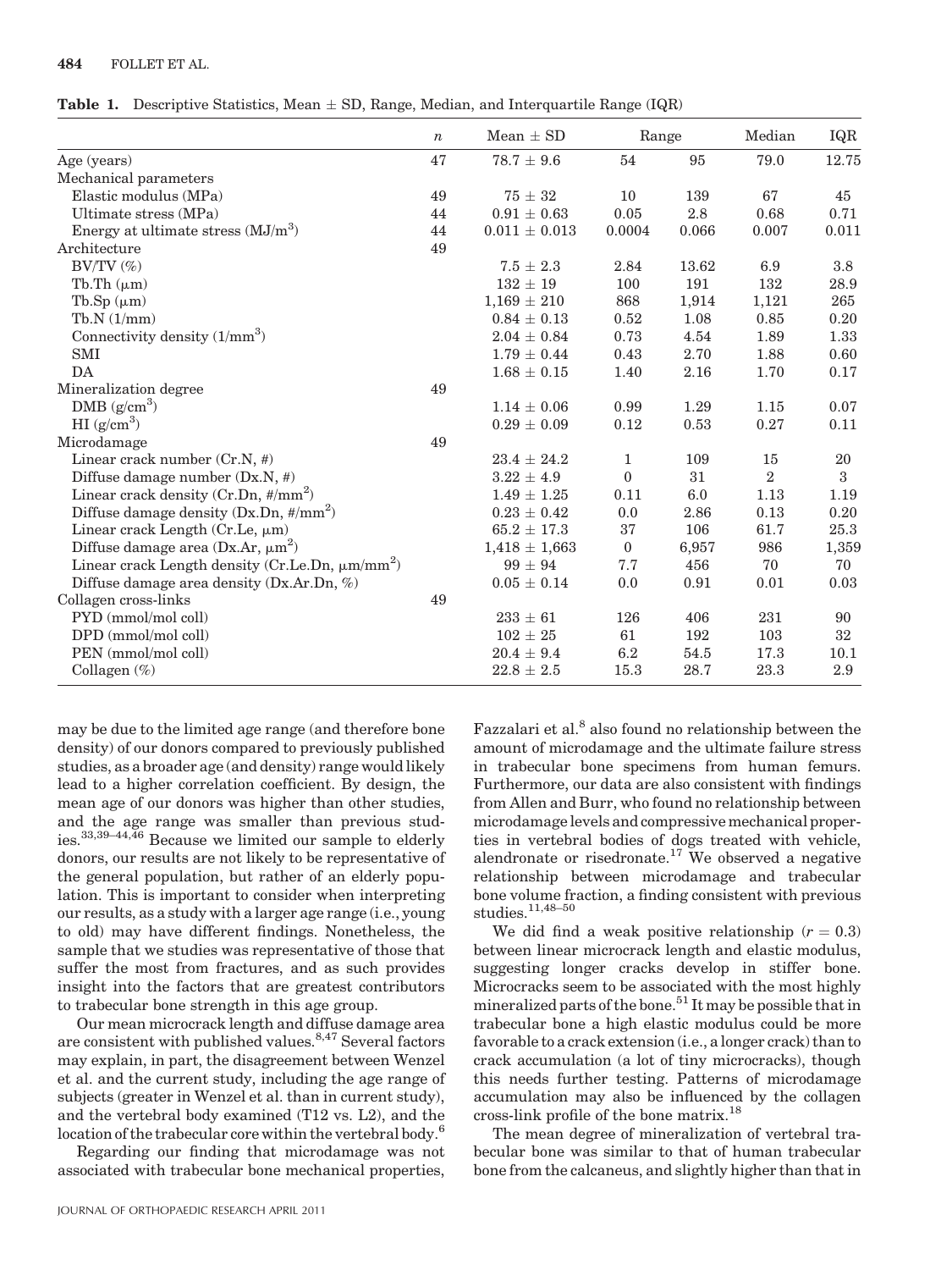|                             | Age               | <b>Elastic Modulus</b> | <b>Ultimate Stress</b> | Energy             |
|-----------------------------|-------------------|------------------------|------------------------|--------------------|
| Age (years)                 |                   | $-0.36^{\ast}$         | $-0.39^{\ast}$         | $-0.39^{\ast}$     |
| Mechanical parameters       |                   |                        |                        |                    |
| Elastic modulus             | $-0.36*$          |                        |                        |                    |
| Ultimate stress             | $-0.39*$          | $0.85^{\ast\ast}$      |                        |                    |
| Energy at ultimate stress   | $-0.39*$          | $0.78^{\ast\ast}$      | $0.97***$              |                    |
| Architecture                |                   |                        |                        |                    |
| BV/TV                       | $-0.39***$        | $0.66***$              | $0.74***$              | $0.67***$          |
| Tb.Th                       | $0.32^\ast$       | $0.18^{\ast\ast}$      | 0.13                   | 0.11               |
| Tb.Sp                       | $0.42***$         | $-0.46***$             | $-0.60^{\ast\ast}$     | $-0.55^{\ast\ast}$ |
| Tb.N                        | $-0.43***$        | $0.43***$              | $0.56***$              | $0.51^{\ast\ast}$  |
| Connectivity density        | $-0.42**$         | $0.33^{\ast}$          | $0.51^{\ast\ast}$      | $0.46***$          |
| SMI                         | $0.46^{\ast\ast}$ | $-0.57^{\ast\ast}$     | $-0.64***$             | $-0.60^{\ast\ast}$ |
| DA                          | $-0.17$           | $0.46***$              | $0.37^{\ast}$          | $0.37^\ast$        |
| Mineralization degree       |                   |                        |                        |                    |
| <b>DMB</b>                  | $0.05\,$          | 0.12                   | 0.12                   | 0.05               |
| H <sub>I</sub>              | 0.03              | $-0.04$                | 0.02                   | 0.0                |
| Microdamage                 |                   |                        |                        |                    |
| Cr.N                        | $0.30*$           | 0.07                   | 0.20                   | 0.20               |
| Dx.N                        | 0.10              | 0.19                   | $-0.02$                | $-0.04$            |
| Cr.Dn                       | $0.35^{\ast}$     | $-0.10$                | $-0.00$                | 0.02               |
| Dx.Dn                       | 0.16              | $-0.12$                | $-0.18$                | $-0.19$            |
| Cr.Le                       | $-0.02$           | $0.30^\ast$            | $0.05\,$               | 0.01               |
| Dx.Ar                       | 0.17              | $-0.10$                | $-0.12$                | $-0.10$            |
| Cr.Le.Dn                    | $0.34*$           | 0.03                   | $-0.03$                | $-0.02$            |
| Dx.Ar.Dn                    | 0.27              | $-0.23$                | $-0.24$                | $-0.22$            |
| Collagen cross-links        |                   |                        |                        |                    |
| <b>PYD</b>                  | 0.22              | $-0.06$                | 0.060                  | $-0.05$            |
| $\ensuremath{\mathsf{DPD}}$ | 0.09              | $-0.06$                | $-0.10$                | $-0.06$            |
| <b>PEN</b>                  | 0.032             | $-0.04$                | 0.01                   | $-0.01$            |
| % Collagen                  | $-0.14$           | 0.05                   | 0.03                   | $-0.006$           |

Table 2. Bivariate Spearman Coefficient  $(r_{sp})$  between Age, Architecture, Mineralization Degree, Mechanical Properties, Microdamage, and Collagen Characteristics

 $p^*$  < 0.05.  $p^*$  < 0.01.

human iliac crest.35 Mineralization heterogeneity index (HI) values from the current study of vertebral trabecular bone  $(0.29 \pm 0.09 \text{ g/cm}^3)$  are higher than those measured on iliac crest biopsies from healthy control subjects  $(0.19 \pm 0.05 \text{ g/cm}^3)$  but, similar to values obtained from osteoporotic patients  $(0.23 \pm 0.06 \text{ g})$ cm<sup>3</sup> ).35 Our lower range of HI overlapped values previously reported for bisphosphonate users  $(0.16 \pm$  $0.03$  g/cm<sup>3</sup>).<sup>52</sup> In contrast to a previous report in human calcaneal trabecular bone, $4 \text{ we found no relationship}$ between the mean degree of mineralization and mechanical properties. This could be explained in part by the fact that the variation of the mean degree of mineralization was nearly twofold greater in the calcaneal specimens  $(CV = 12.9\%)$  than in the vertebral cores  $(CV = 5.3\%)$ . Also, despite a greater than fourfold range in the heterogeneity index in our samples (i.e., from 0.12 to 0.53 g/cm<sup>3</sup>), there was no association between the heterogeneity index and trabecular bone mechanical properties. This indicates that the reported decrease in heterogeneity index due to bisphosphonate treat $ment^{52-55}$  is not likely to be deleterious to trabecular bone mechanical properties.

The values of PYD, DPD, and PEN content were consistent with those previously reported for human vertebrae and femora. $2^{5,56,57}$  In the current study, pyridinium cross-links did not explain the variation in biomechanical parameters either before or after adjustment for BV/TV. This result is consistent with most previous results obtained from ex vivo studies.<sup>25,29,30</sup> Only one ex vivo study performed in human vertebrae reported that the ratio of PYD/DPD in human vertebral trabecular bone was significantly associated with elastic modulus and ultimate strength, but the interpretation of the PYD/ DPD ratio is challenging.<sup>28</sup> We also did not observe any association between PEN content and mechanical properties before or after adjustment for BV/TV. Several prior studies found that higher levels of AGEs are associated with decreased postyield properties of cortical and trabecular bone.<sup>23,24,29,58</sup> Moreover, in trabecular bone from human femora, Tang et al. $^{27}$  reported a negative relationship between PEN and postyield mechanical properties, but no association with preyield properties. We did not evaluate postyield properties in this study because they are problematic for compression tests since the trabecular bone compresses upon itself, thus our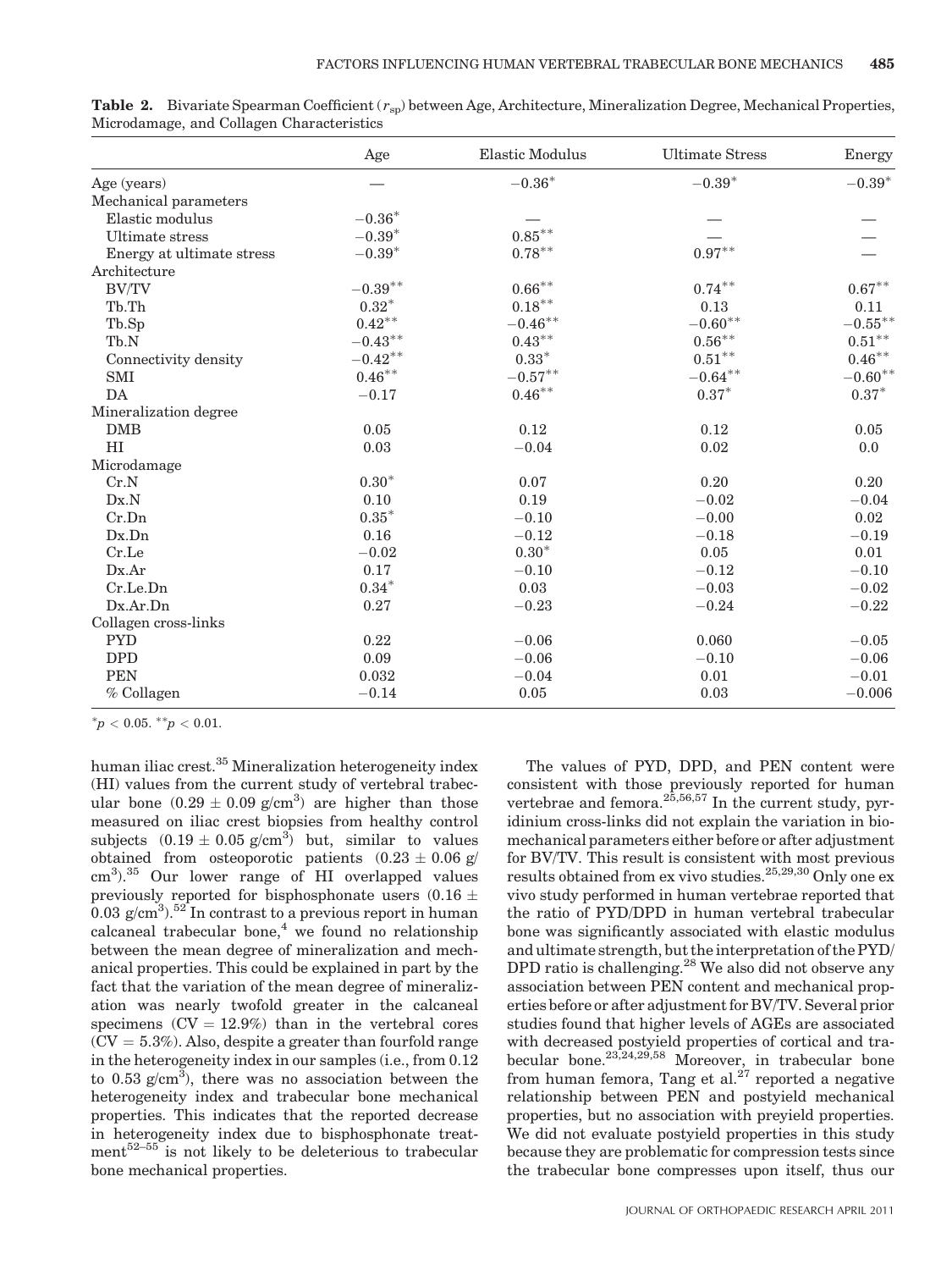| Controlled by BV/TV       | Elastic Modulus<br>Age |                   | <b>Ultimate Stress</b> | Energy  |  |
|---------------------------|------------------------|-------------------|------------------------|---------|--|
| Mechanical parameters     |                        |                   |                        |         |  |
| Elastic modulus           | $-0.15$                |                   |                        |         |  |
| Ultimate stress           | $-0.22$                | $0.69***$         |                        |         |  |
| Energy at ultimate stress | $-0.24$                | $0.59^{\ast\ast}$ | $0.95^{\ast\ast}$      |         |  |
| Architecture              |                        |                   |                        |         |  |
| Tb.Th                     | $0.40^{\ast\ast}$      | 0.14              | 0.04                   | 0.03    |  |
| Tb.Sp                     | 0.17                   | 0.16              | 0.09                   | 0.08    |  |
| Tb.N                      | $-0.18$                | $-0.19$           | $-0.16$                | $-0.16$ |  |
| Connectivity              | $-0.20$                | $-0.23$           | $-0.13$                | $-0.13$ |  |
| SMI                       | 0.24                   | $-0.10$           | $-0.14$                | $-0.14$ |  |
| DA                        | $-0.01$                | $0.28*$           | 0.14                   | 0.16    |  |
| Mineralization degree     |                        |                   |                        |         |  |
| <b>DMB</b>                | 0.16                   | $-0.03$           | $-0.12$                | $-0.18$ |  |
| H <sub>I</sub>            | $-0.05$                | 0.12              | 0.20                   | 0.14    |  |
| Microdamage               |                        |                   |                        |         |  |
| Cr.N                      | $0.39***$              | $-0.05$           | 0.03                   | 0.05    |  |
| Dx.N                      | 0.10                   | 0.04              | 0.00                   | $-0.03$ |  |
| Cr.Dn                     | $0.35*$                | $-0.07$           | $-0.01$                | 0.02    |  |
| Dx.Dn                     | 0.07                   | 0.04              | $-0.01$                | $-0.04$ |  |
| Cr.Le                     | 0.10                   | 0.20              | $-0.20$                | $-0.21$ |  |
| Dx.Ar                     | 0.15                   | $-0.07$           | $-0.11$                | $-0.08$ |  |
| Cr.Le.Dn                  | $0.37***$              | $-0.02$           | $-0.08$                | $-0.07$ |  |
| Dx.Ar.Dn                  | 0.20                   | $-0.10$           | $-0.11$                | $-0.09$ |  |
| Collagen cross-links      |                        |                   |                        |         |  |
| <b>PYD</b>                | 0.12                   | 0.18              | 0.17                   | 0.15    |  |
| <b>DPD</b>                | $-0.01$                | 0.12              | 0.20                   | 0.21    |  |
| <b>PEN</b>                | 0.06                   | $-0.12$           | $-0.16$                | $-0.16$ |  |
| % Collagen                | $-0.07$                | $-0.06$           | $-0.09$                | $-0.12$ |  |

Table 3. Spearman Partial Coefficient after Adjustment to BV/TV; Dependent Variables Shown along the Top and Independent Variables along the Side of the Table

 $p^*$  < 0.05.  $p^*$  < 0.01.

finding that PEN was not associated with mechanical properties is consistent with previous studies.<sup>27</sup>

Nonetheless it is important to consider other possible reasons why we did not find an association between the collagen cross-link content (DPD, PYD, and PEN) and compressive mechanical properties. One possible explanation for the lack of such an association in our study may be due to the limited age range of our sample, and resulting lack of variation in collagen cross-link content.

Specifically, in our sample of middle-to-older age donors (54–95 years) there was little variation in PYD and DPD contents; an observation that is in line with the literature since in human bone, the enzymatic trivalent mature cross-links content reach a plateau at 40 years of age, with little variability thereafter.<sup>56,57</sup> Similarly, the lack of association between PEN content and mechanical properties may be due in part to our limited age range, as Saito et al.<sup>57</sup> showed an exponential age-related



Figure 2. Positive correlation between vertebral BV/TV and the apparent elastic modulus (A), ultimate stress (B), and the energy at the ultimate stress (C).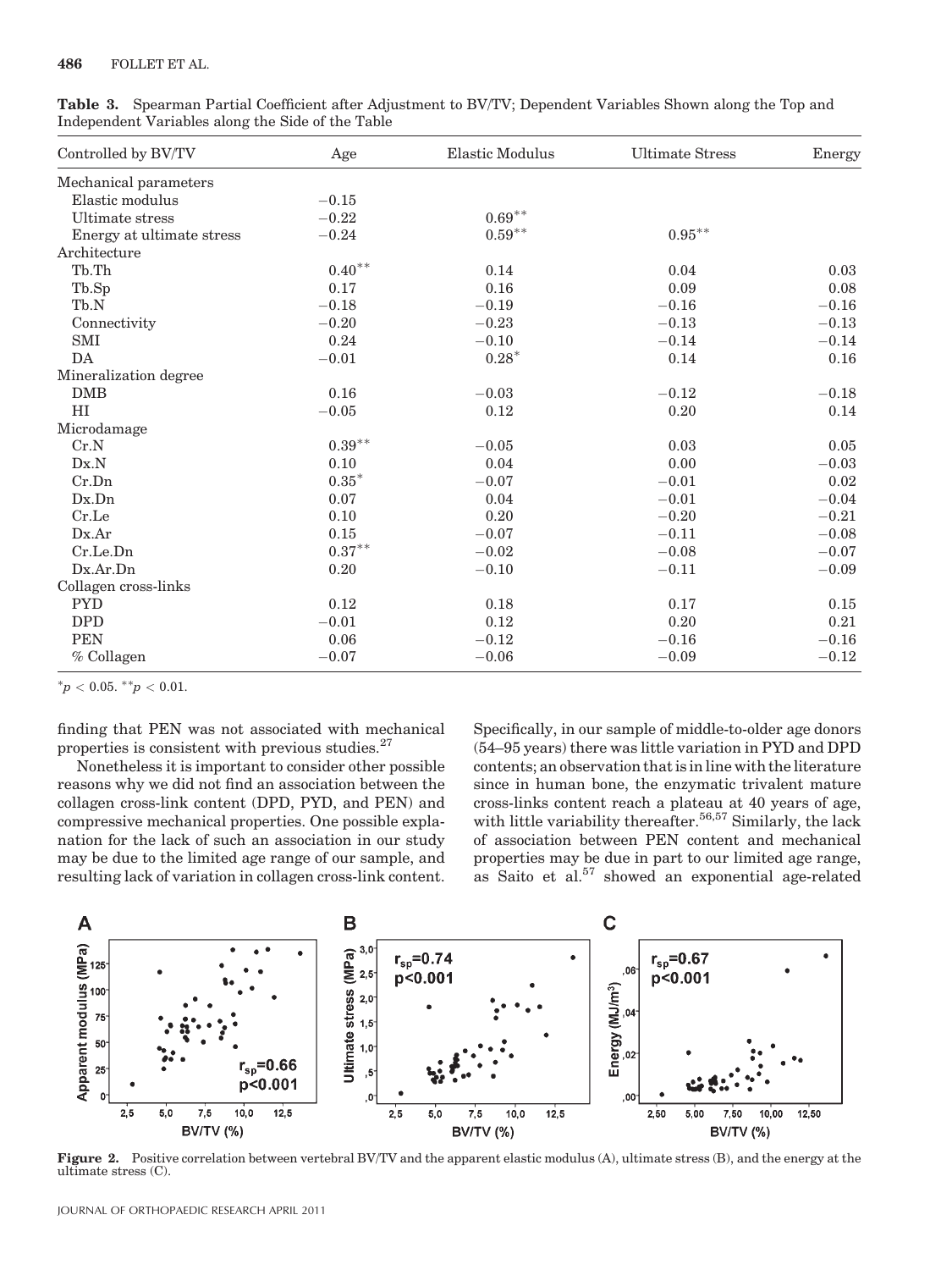increase of PEN content in human cortical femoral bone, with most of the changes occurring between young and middle ages. Therefore, the small variation in the pyridinium and AGEs content of our donors may have limited our ability to identifying the contribution of these cross-links on compressive mechanical properties of human vertebral bones. Nonetheless, our donors reflect well the age at which most fractures occur, and imply that in this age range, other factors are more important to mechanical properties that the normal variations in collagen cross-link concentration.

Our study has some limitations. First, we did not have access to the donor's medical history, and therefore we cannot rule out the presence of diseases or medications that may have influenced our outcome variables. However, the specimens were serologically tested, radiographed to exclude bone disease or tumors, and examined with bone histology to exclude specimens with osteomalacia. Though potentially interesting, we could not properly measure bone turnover status, due to a lack of double labeling. We acknowledge that many of our study subjects were old so our results might not be representative of the general population, but rather of an elderly population. This group; however, is most susceptible to fragility fractures. We did not quantify the reducible cross-links which may contribute to skeletal fragility and we only analyzed PEN, which is just one of many AGEs that accumulates with tissue age. It is possible that other AGEs could contribute to mechanical behavior of bone.19,27 We assessed mechanical properties in quasistatic compression, and it may be that other loading modes that are relevant for vertebral trabecular bone, such as cyclic fatigue, may have a different association with bone architecture and matrix properties.<sup>59</sup>

Our study also has a number of strengths. First, we analyzed a relatively large sample (compared to other studies of cadaveric tissue) comprised of older-aged donors whose age distribution reflected the population in which the majority of fragility fractures occur. Power calculations show that we had 80% power to detect a correlation coefficient greater than  $r = 0.35$ , and therefore the study was sufficiently powered to detect meaningful correlations. Furthermore, this is among the few studies to assess mechanical properties, collagen crosslinks, microdamage analyses, and mineralization in the same vertebral body.

In conclusion, we found that trabecular bone volume was the major determinant of the compressive mechanical properties of human vertebral trabecular bone from middle-aged to elderly donors. The amount of preexisting microdamage, the degree and heterogeneity of mineralization and the collagen cross-link profile were not related to the mechanical properties. These findings imply that age-related variation (from middle-to-old age) in these matrix-level properties have little impact on trabecular bone strength, and infer that noninvasive measures of trabecular bone density likely reflect the major variations in vertebral trabecular bone strength.

#### ACKNOWLEDGMENTS

We thank C. Bertholon for technical help for collagen cross-link analysis, J-P. Roux and J. Wegrzyn for their help during the dissection of the vertebral. This study was supported in part by an unrestricted educational grant from Eli Lilly to INSERM. H. Follet also thanks the GRIO (Groupement de Recherche et d'Information sur les Ostéoporoses) for support.

#### REFERENCES

- 1. Liu XS, Sajda P, Saha PK, et al. 2008. Complete volumetric decomposition of individual trabecular plates and rods and its morphological correlations with anisotropic elastic moduli in human trabecular bone. J Bone Miner Res 23:223–235.
- 2. Matsuura M, Eckstein F, Lochmuller EM, et al. 2008. The role of fabric in the quasi-static compressive mechanical properties of human trabecular bone from various anatomical locations. Biomech Model Mechanobiol 7:27–42.
- 3. Currey JD. 1988. The effect of porosity and mineral content on the Young's modulus of elasticity of compact bone. J Biomech 21:131–139.
- 4. Follet H, Boivin G, Rumelhart C, et al. 2004. The degree of mineralization is a determinant of bone strength: a study on human calcanei. Bone 34:783–789.
- 5. Boskey AL, Spevak L, Weinstein RS. 2009. Spectroscopic markers of bone quality in alendronate-treated postmenopausal women. Osteoporos Int 20:793–800.
- 6. Wenzel TE, Schaffler MB, Fyhrie DP. 1996. In vivo trabecular microcracks in human vertebral bone. Bone 19:89–95.
- 7. Vashishth D, Koontz J, Qiu SJ, et al. 2000. In vivo diffuse damage in human vertebral trabecular bone. Bone 26:147–152.
- 8. Fazzalari NL, Forwood MR, Manthey BA, et al. 1998. Threedimensional confocal images of microdamage in cancellous bone. Bone 23:373–378.
- 9. Fazzalari NL, Forwood MR, Smith K, et al. 1998. Assessment of cancellous bone quality in severe osteoarthrosis: bone mineral density, mechanics, and microdamage. Bone 22:381–388.
- 10. Fazzalari NL, Kuliwaba JS, Forwood MR. 2002. Cancellous bone microdamage in the proximal femur: influence of age and osteoarthritis on damage morphology and regional distribution. Bone 31:697–702.
- 11. Arlot ME, Burt-Pichat B, Roux JP, et al. 2008. Microarchitecture influences microdamage accumulation in human vertebral trabecular bone. J Bone Miner Res 23: 1613–1618.
- 12. Fyhrie DP, Schaffler MB. 1994. Failure mechanisms in human vertebral cancellous bone. Bone 15:105–109.
- 13. Burr DB, Forwood MR, Fyhrie DP, et al. 1997. Bone microdamage and skeletal fragility in osteoporotic and stress fractures. J Bone Miner Res 12:6–15.
- 14. O'Brien FJ, Brennan O, Kennedy OD, et al. 2005. Microcracks in cortical bone: how do they affect bone biology? Curr Osteoporos Rep 3:39–45.
- 15. Diab T, Condon KW, Burr DB, et al. 2006. Age-related change in the damage morphology of human cortical bone and its role in bone fragility. Bone 38:427–431.
- 16. Norman TL, Wang Z. 1997. Microdamage of human cortical bone: incidence and morphology in long bones. Bone 20:375– 379.
- 17. Allen MR, Iwata K, Phipps R, et al. 2006. Alterations in canine vertebral bone turnover, microdamage accumulation, and biomechanical properties following 1-year treatment with clinical treatment doses of risedronate or alendronate. Bone 39:872– 879.
- 18. Tang SY, Vashishth D. 2010. Non-enzymatic glycation alters microdamage formation in human cancellous bone. Bone 46: 148–154.